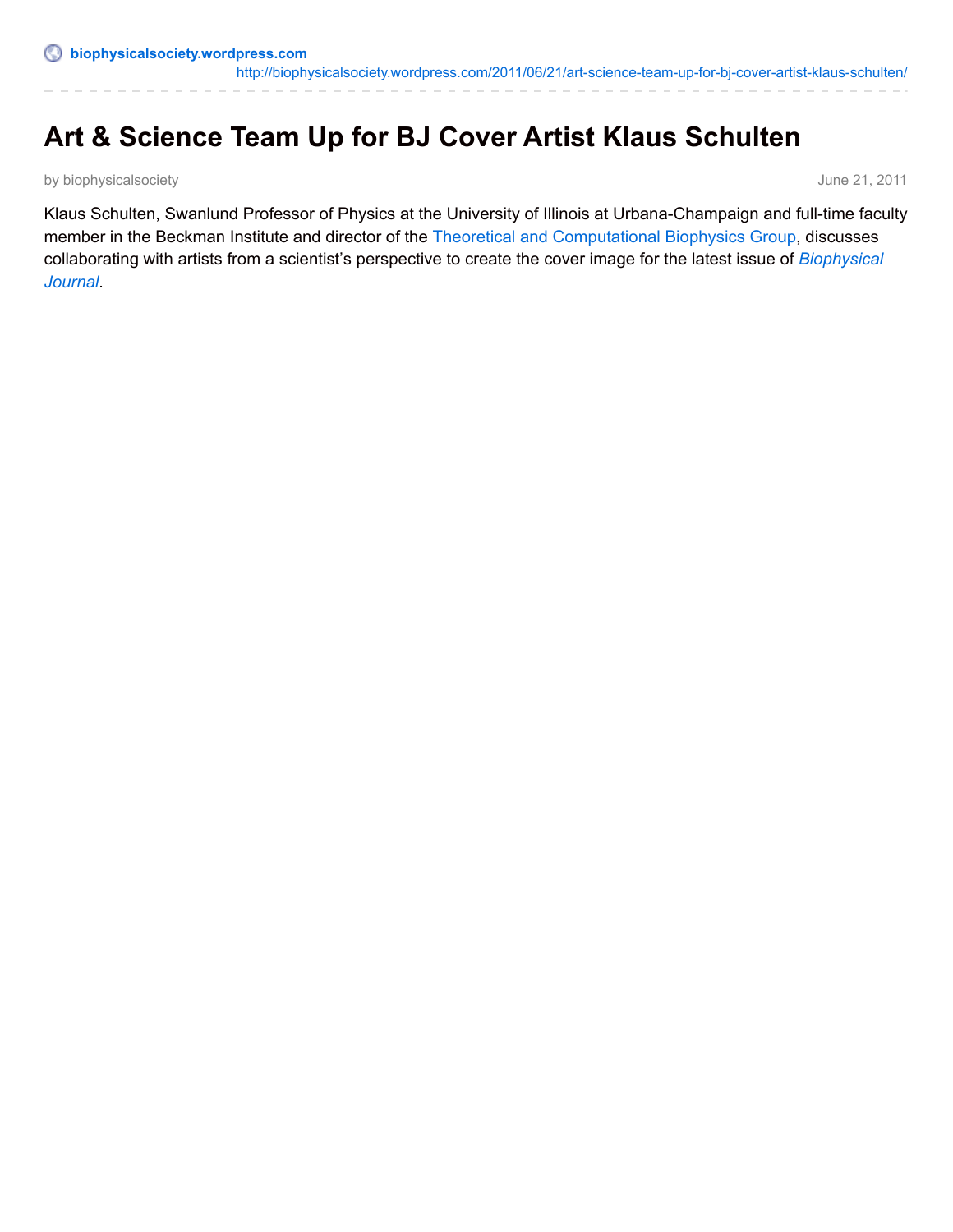

## **1) How did you compose this image?**

In our *[Biophysical](http://www.cell.com/biophysj/) J.* paper my co-authors and I sketched a myosin VI dimer to express our main finding. The dimer looked to me like a tightrope artist and so the idea for the cover image was born. In the back of my mind was also an earlier *Science* Magazine cover image that my co-author Paul Selvin once produced to illustrate that myosins walk like people rather than move like inchworms.

I approached with my idea Olga Svinarski, who had helped me very successfully with earlier cover images. She suggested to show several myosin tightrope artists walk in an Escher kind of arrangement inside a cell. I liked the idea and she made several drawings. We then approached a resident computer artist, Alex Jerez, who had teamed